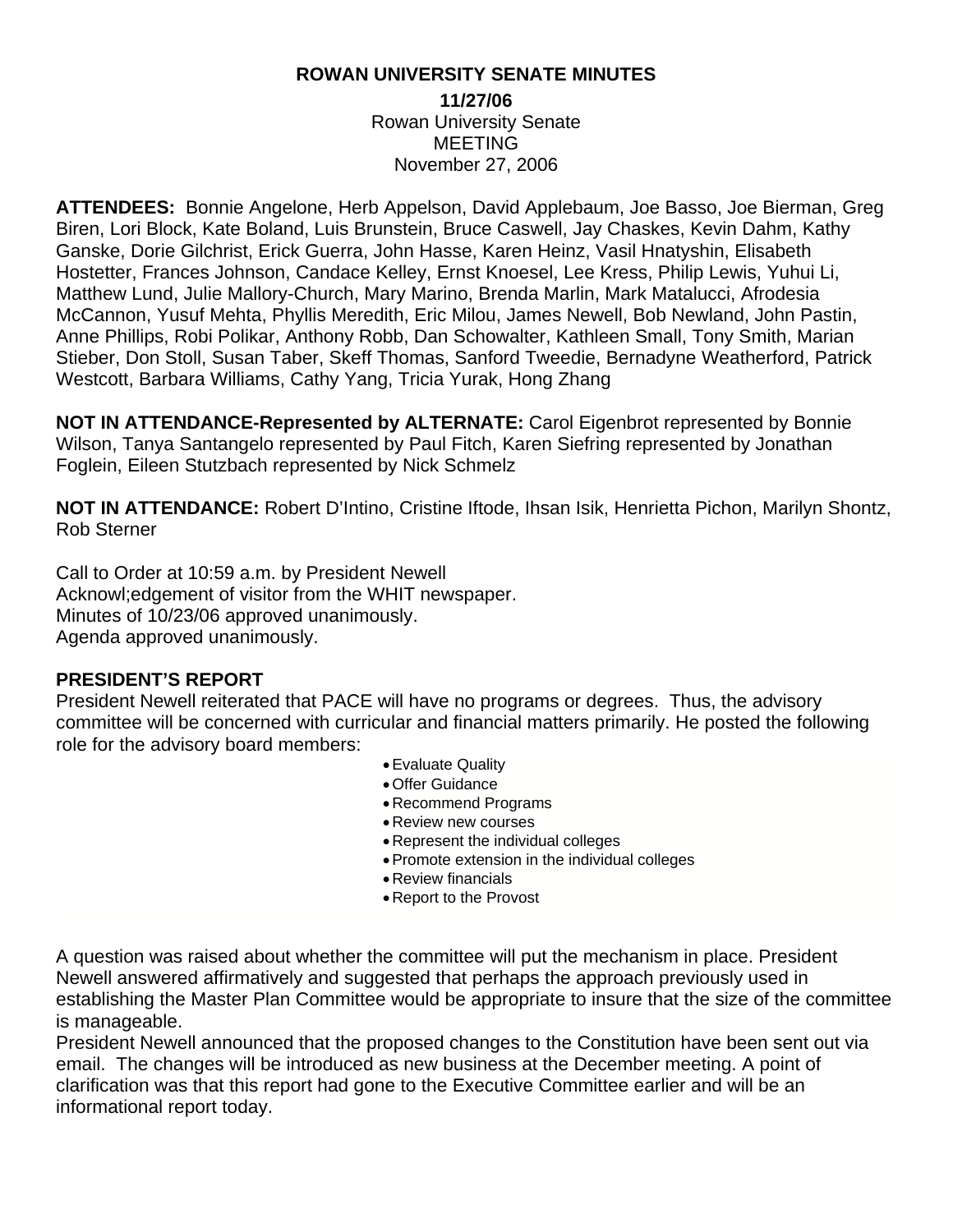# **OPEN PERIOD**

Comments were provided by Provost Houshmand regarding the Academic Extension Board; there was a recapitulation of the structure of responsibilities for the oversight group:

- 1. PACE College will not have its own degree granting programs. Instead, degrees will belong to the appropriate academic units. Faculty will come together to propose new courses, ideas, etc. which will be transmitted through the existing governance structures. There will be interdisciplinary targeting of adult learners. The Board's most important responsibility will be its oversight of curricular and financial decisions to ensure that there will be quality standards adhered to for both academic programs and hires.
- 2. Academic and financial matters pertaining to PACE will be controlled by the faculty. The faculty will own this college through the Senate, Deans and the Union. The Provost will be looking for a maximum of ten people to serve. Each unit will recommend names with the Provost then choosing from among them. He would like the oversight committee to be in place by January. The Senate can set the parameters for duration of service for the appointees.

A question was raised as to the duties of a committee member. The answer was that the role will be to evaluate, review and appoint adjuncts to teach for PACE. It will not be to make financial decisions although financial information will be made available to the committee. Budgets will remain within each department's internal mechanism. The financial oversight will be similar to that of the Senate Budget Committee.

A question was raised regarding the marketing of a course assuming that the course is available and that there is someone to teach it; the committee will do a market analysis of whether a particular course would be good to offer.

The Provost clarified that the committee will report directly to Dean Sosa. They will provide reports to the Senate at any time that they may be required to do so. He would like to create channels for communication with the existing committees such as with the Curriculum Committee. A question was raised about ongoing departmental responsibility for evaluating faculty through peer observations and student evaluations. The Provost would like to continue the current faculty evaluative processes for PACE.

A question was raised regarding how the AEB will interact with departments. The answer was that the board will work with the department to insure that the standards for teaching will remain consistent with those existing within the department. He sated that he would prefer that full time faculty teach the courses, but he also understands the constraints to this happening.

# **COMMITTEE REPORTS**

### **PROMOTION: Kathy Ganske**

College of Education files are complete except for LAS which will go out today. Information will go out to notify college committees as to the guidelines for electing members to serve. Files are due January 5,2007 and need to be completed by February  $2^{nd}$ . An additional person from LAS is to be added to the committee.

# **CURRICULUM: Kevin Dahm**

The College of Business is proposing three separate degree programs for Marketing, Finance and Business Administration. The BS in Business Administration is no longer a good description for the degree requirement, therefore a new degree is proposed. It was explained that, normally a change occurs over a two year period, however, the State has approved a process to expedite the requested change through simultaneous approval by the State and University.

It was moved and seconded that all three proposals be moved simultaneously; the motion passed unanimously.

Note: Refer to Curriculum Committee Report for details of each proposal.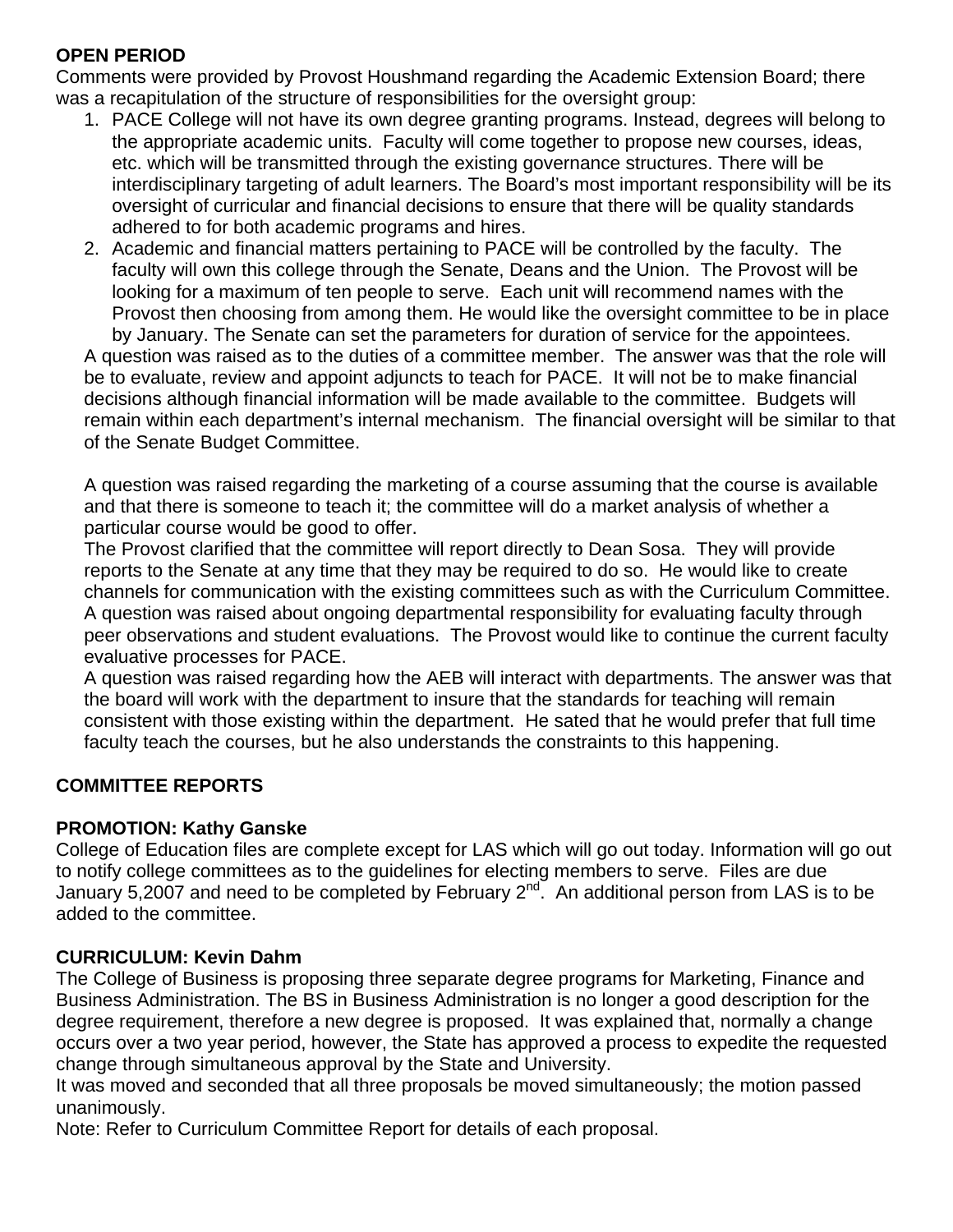It was moved and seconded that a graduate level program for the MBA with specialization in Marketing. Discussion ensued regarding the number of credits being consistent with existing standards. The motion was passed unanimously.

### **COMMITTEE ON COMMITTEES: Dorie Gilchrist**

The Chair moved and it was seconded that Seth Bergman be added to the committee. The motion was unanimously approved.

# **CONSTITUTION AND BY-LAWS: Bruce Caswell**

The co-chair noted that copies of the proposed changes had been sent to the body via email in January '06. He asked that the document be circulated and discussed within departments. He also asked that any inconsistencies or confusion be brought to the attention of the chairs. The major issue to address is whether we want to increase constituencies represented and, if so, how will they be treated in the committee processes.

## **MIDDLE STATES: Don Stoll**

Co-Chair, Don Stoll, shared that the visit in Spring 2009 will require an institutional self-study. He and Pat Mosto have received training in this and have held forums before Thanksgiving in which a series of issues have been identified. Next steps will be to create a steering committee to design the selfstudy. They will identify 122-14 people who will serve on the committee with the goals of benefiting the entire community and making the process transparent. This will include a communication committee which shares information via a webpage. The Co-Chairs are gathering data and have sent out invitations for which they await responses.

## **OLD BUSINESS**

It was moved and seconded to reintroduce the Resolution on Diversity. A. Phillips reiterated the resolution's key points. A friendly amendment was accepted regarding changes in bold (i.e.-race, gender, ethnicity, sexual or political orientation, age, religion and disability) A question was raised regarding how Union's representatives might be selected in keeping with proposed changes to the Constitution. Comments regarding the use of the term "Central Administration" culminated in a friendly amendment with revision to read "named by the Provost."

A faculty member commented that departments are at two extremes: either change is seen as badly needed and overdue or that no change is needed. The concern raised is that this proposed committee may impinge on academic freedom such as with pedagogical style, etc. A. Phillips stated that anything recommended would still require Senate approval.

A question was raised regarding "monitoring." Concern is that diversity be promoted versus monitored as though there is an assumption of something being wrong. Information would be gathered as necessary. A comment was made regarding social justice for one being an injustice to another and that the language of monitoring is loaded. There was a motion to extend the discussion. It was suggested that monitor be made clearer. It was suggested that monitor be changed to "conducting research designed to enhance the University's mission and sustain principles and values for all members of the Rowan community. A. Phillips raised a concern that this is the responsibility of Institutional Research. A comment was made regarding whether the committee would be interested in evaluating and promoting the state of diversity throughout all areas.

Motion to Call the Question: motion carried with 5 opposed.

Motion on the resolution to create the committee was passed with 6 abstentions.

Election of chair: Motion was for Secretary to cast a unanimous ballot which then passed.

An additional question was raised regarding membership on this committee. This issue was deferred to the Committee on Committees with approval of members per the usual process.